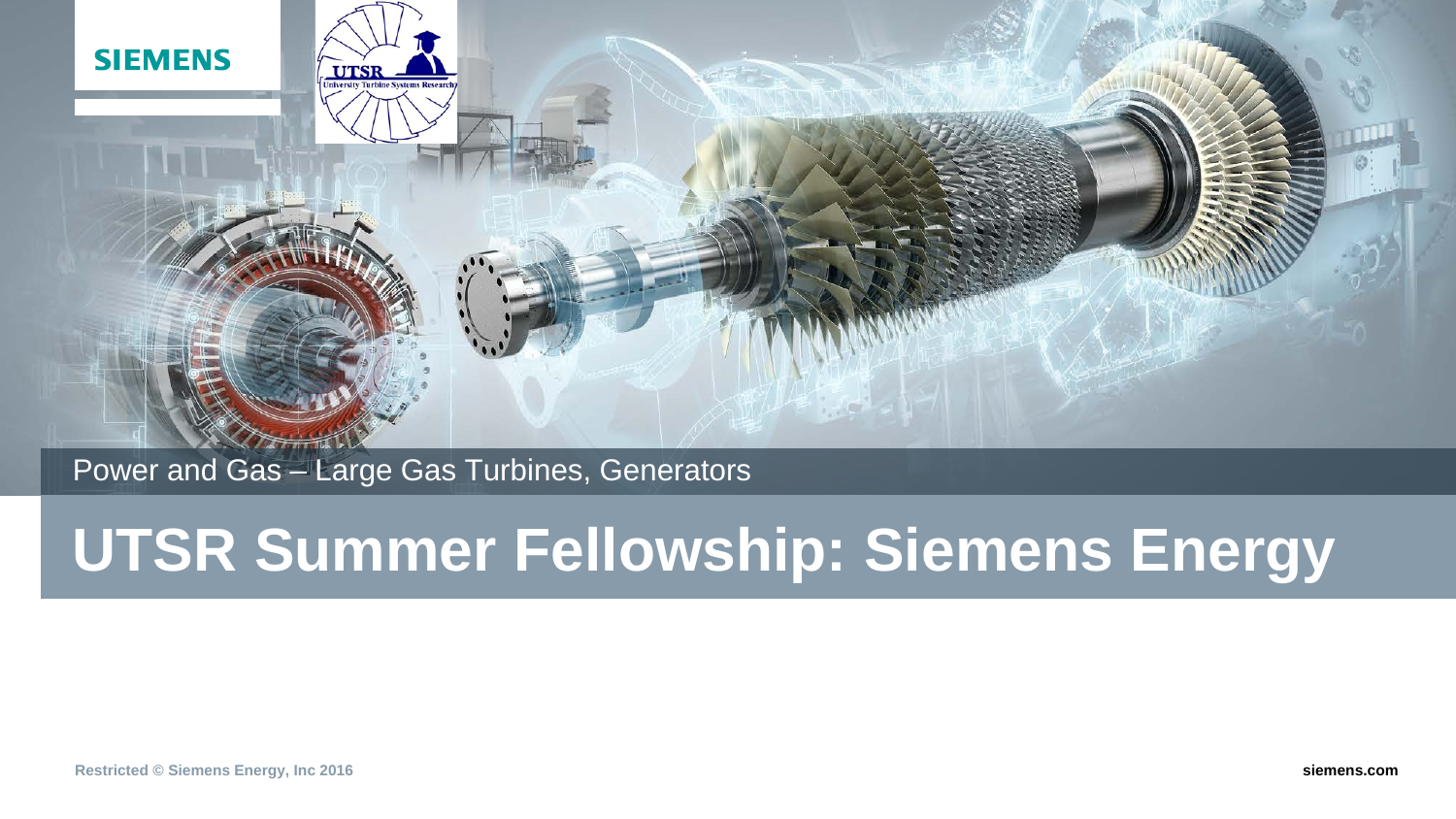#### **About The Fellow**

- Student at the University of Florida
- Applying to graduate PhD programs this fall
- Graduating Spring 2017 with a BS in Materials Science & Engineering

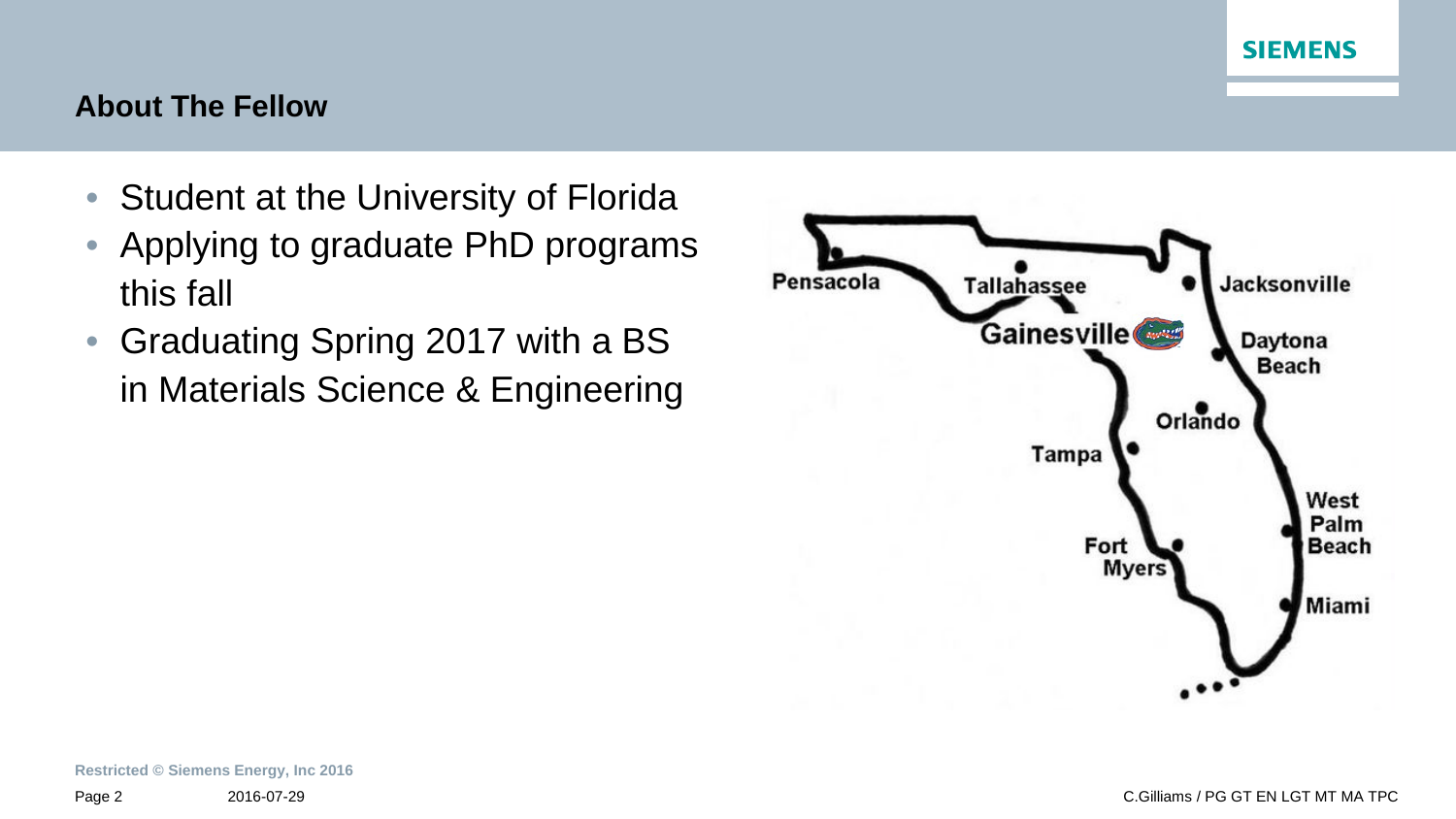#### **Presentation Overview**

- Data analysis
- Literature review
- Metallic foams proposal
- Highlights and reflections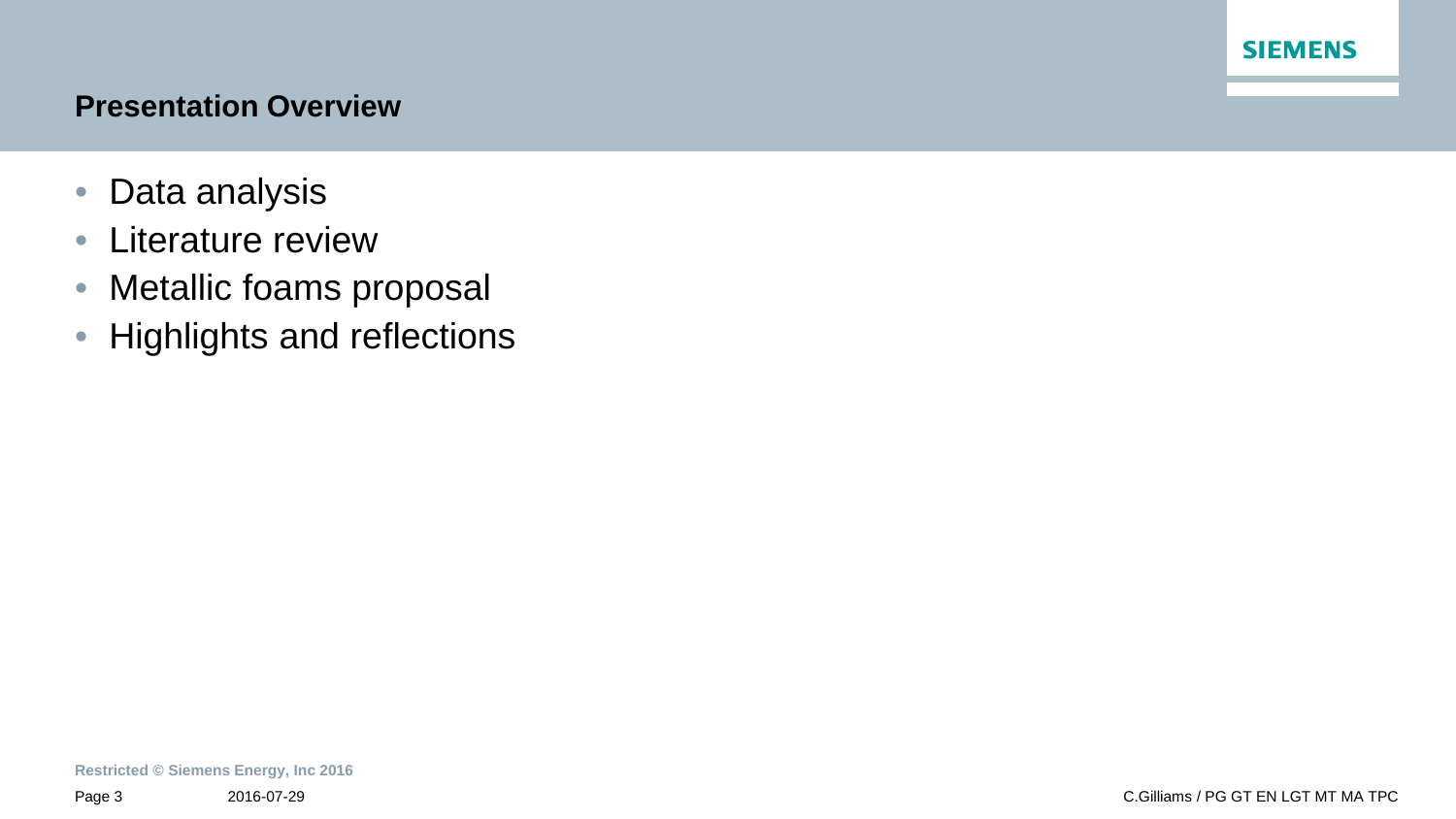## **Data Analysis**

- High cyclic fatigue analysis
	- Haigh diagram
- Creep comparisons
- Erosion data analysis
- Digitzing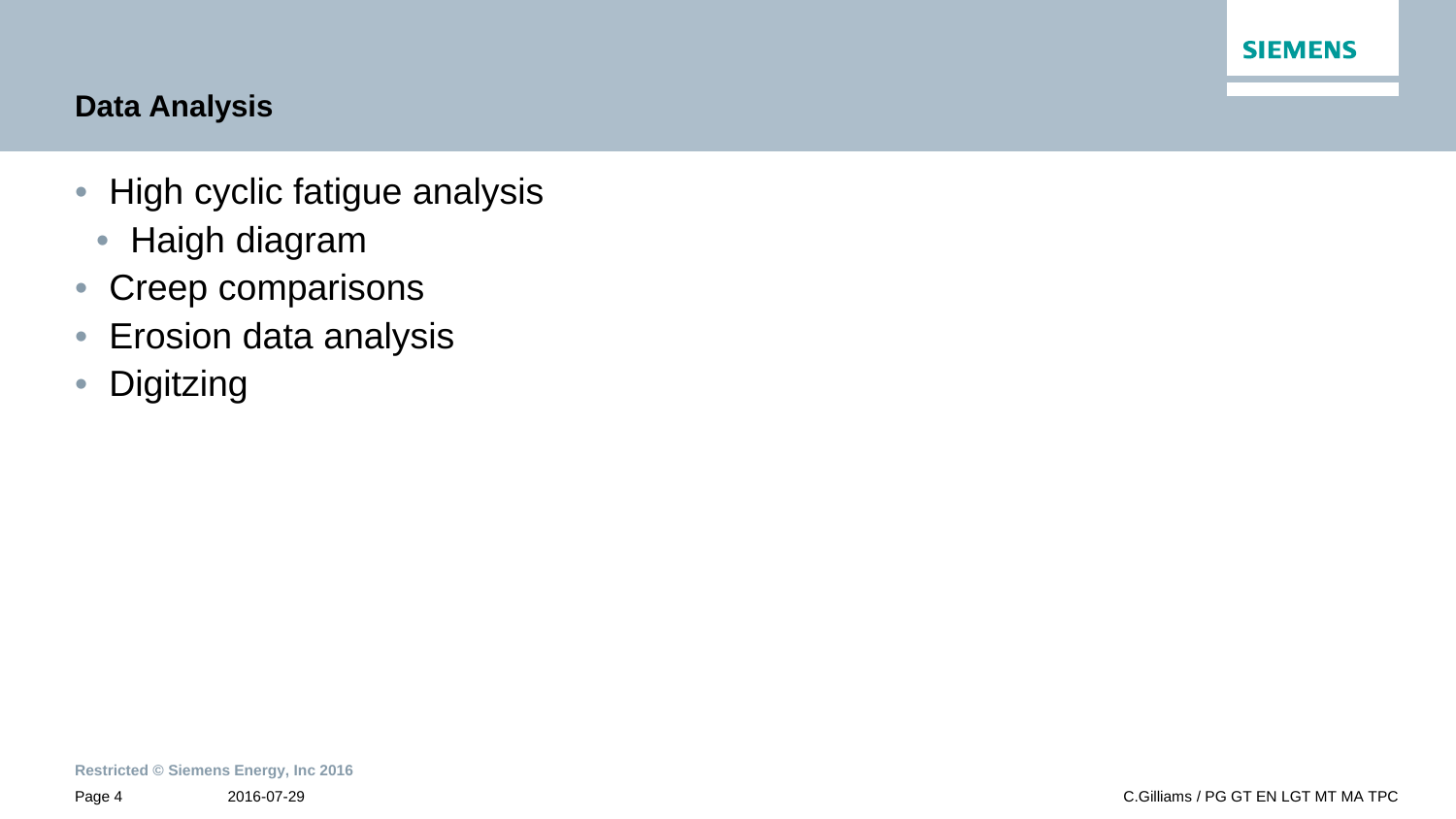### **Literature Review**

- Material comparisons
- Compositional search
- Data packages
- Overview of metallic foams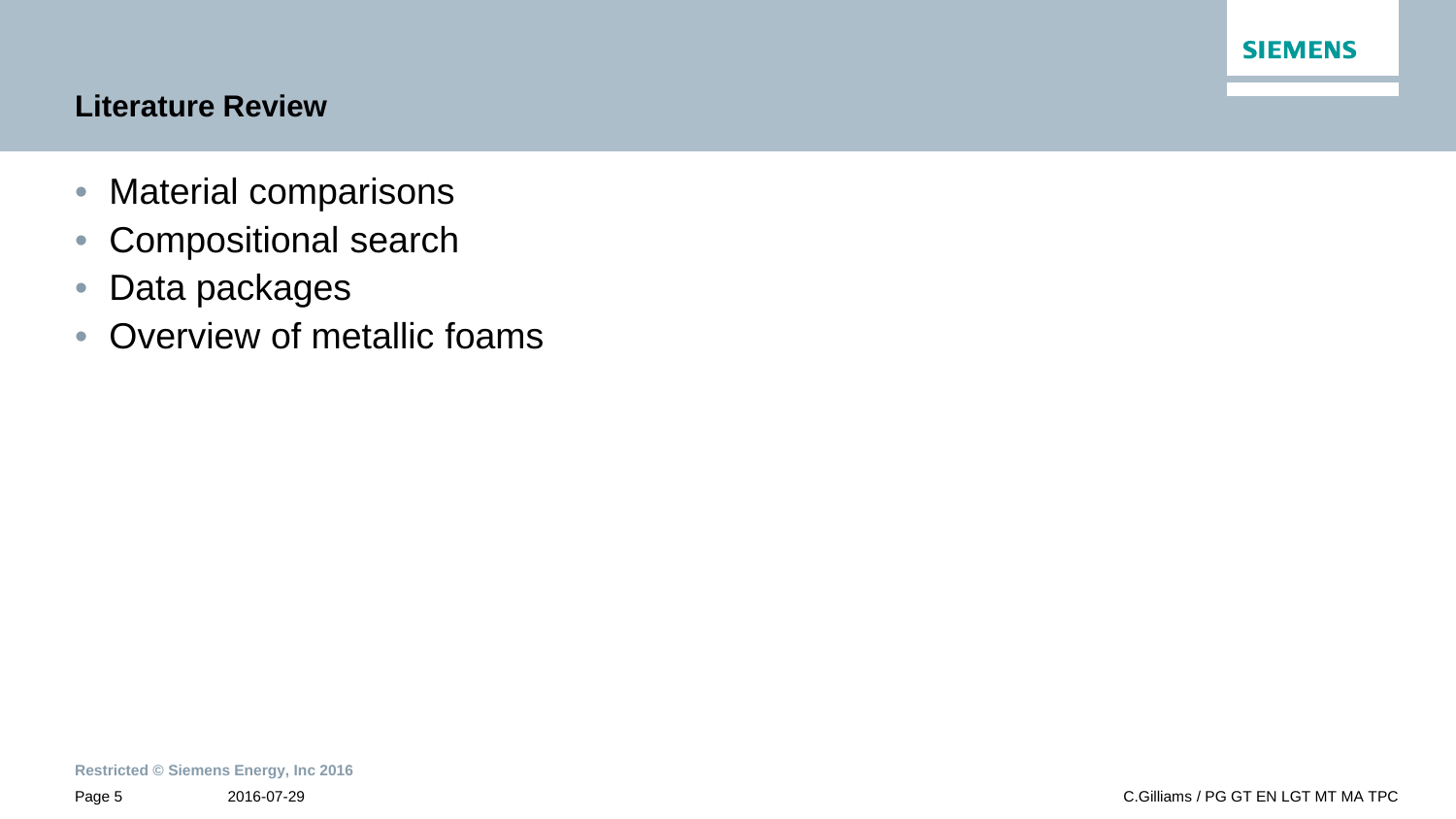### **Metallic Foams Proposal**

• Tasked with creating an experimental proposal for metallic foams



Source: J. Banhart, "Manufacturing routes for metallic foams", *JOM*, vol. 52, no. 12, pp. 22-27, 2000.



Source: "Composite Metal Foam", *Mae.ncsu.edu*, 2016. [Online]. Available: http://www.mae.ncsu.edu/rabiei/CMF.html. [Accessed: 03- Jun- 2016].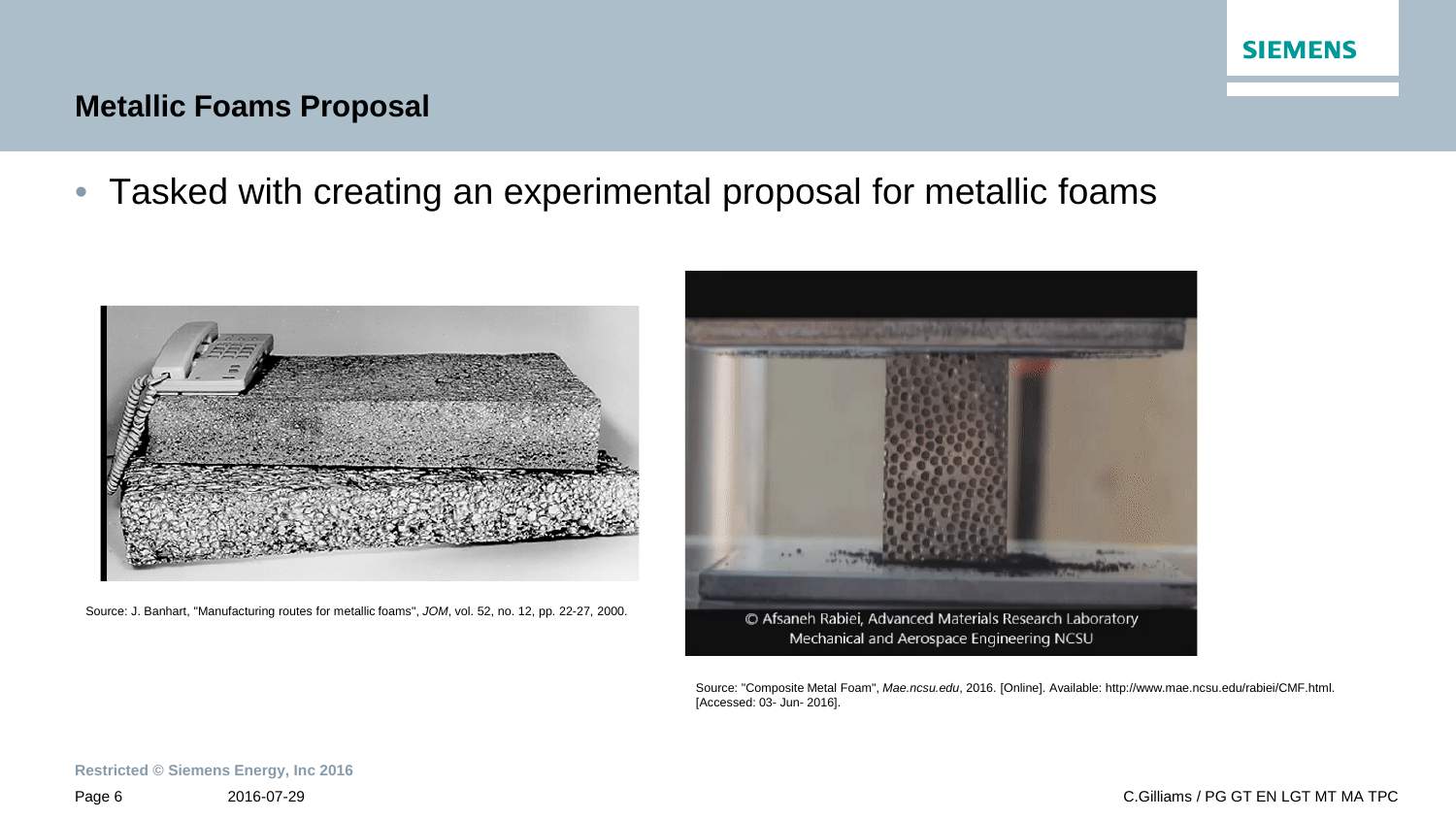## **Metallic Foams Proposal Background**

- Developments in the industrial gas turbine (IGT) industry have been all about increasing efficiency
- Few studies on superalloy metallic foams
	- Focused on development rather than properties
- Proposed study intends on increasing the knowledge of the properties of superalloys as foams

**SIEMENS**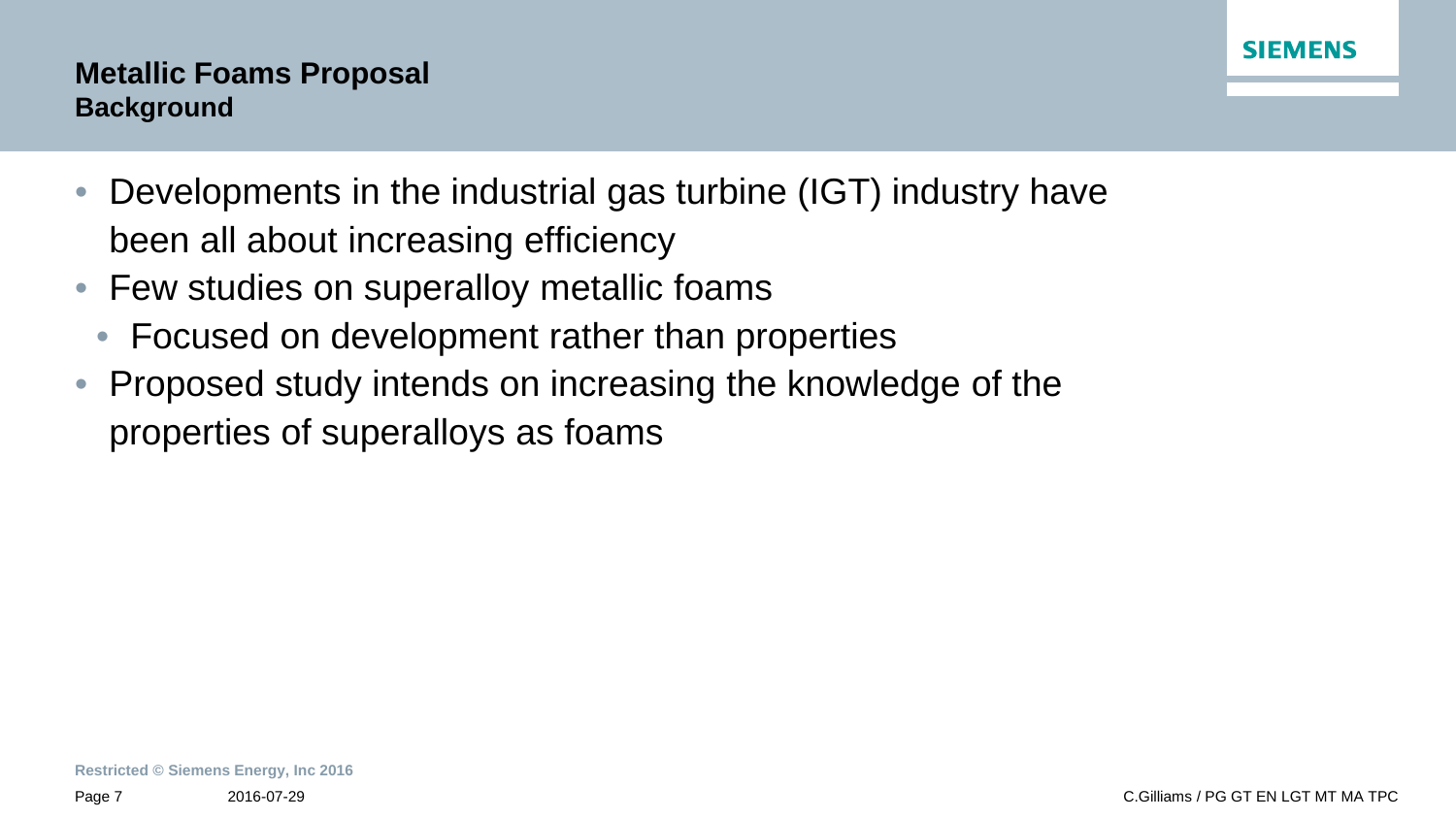### **Metallic Foams Proposal Materials and Methods: Foam Production**

- Siemens does not make their alloys in house
	- $\rightarrow$  Production up to vendors
		- $\rightarrow$  Pore size, porosity, density, composition
	- Powder precursor route suggested; Could follow processing steps described in literature



Source: J. Banhart, "Manufacture, characterisation and application of cellular metals and metal foams", *Progress in Materials Science*, vol. 46, no. 6, pp. 559-632, 2001.

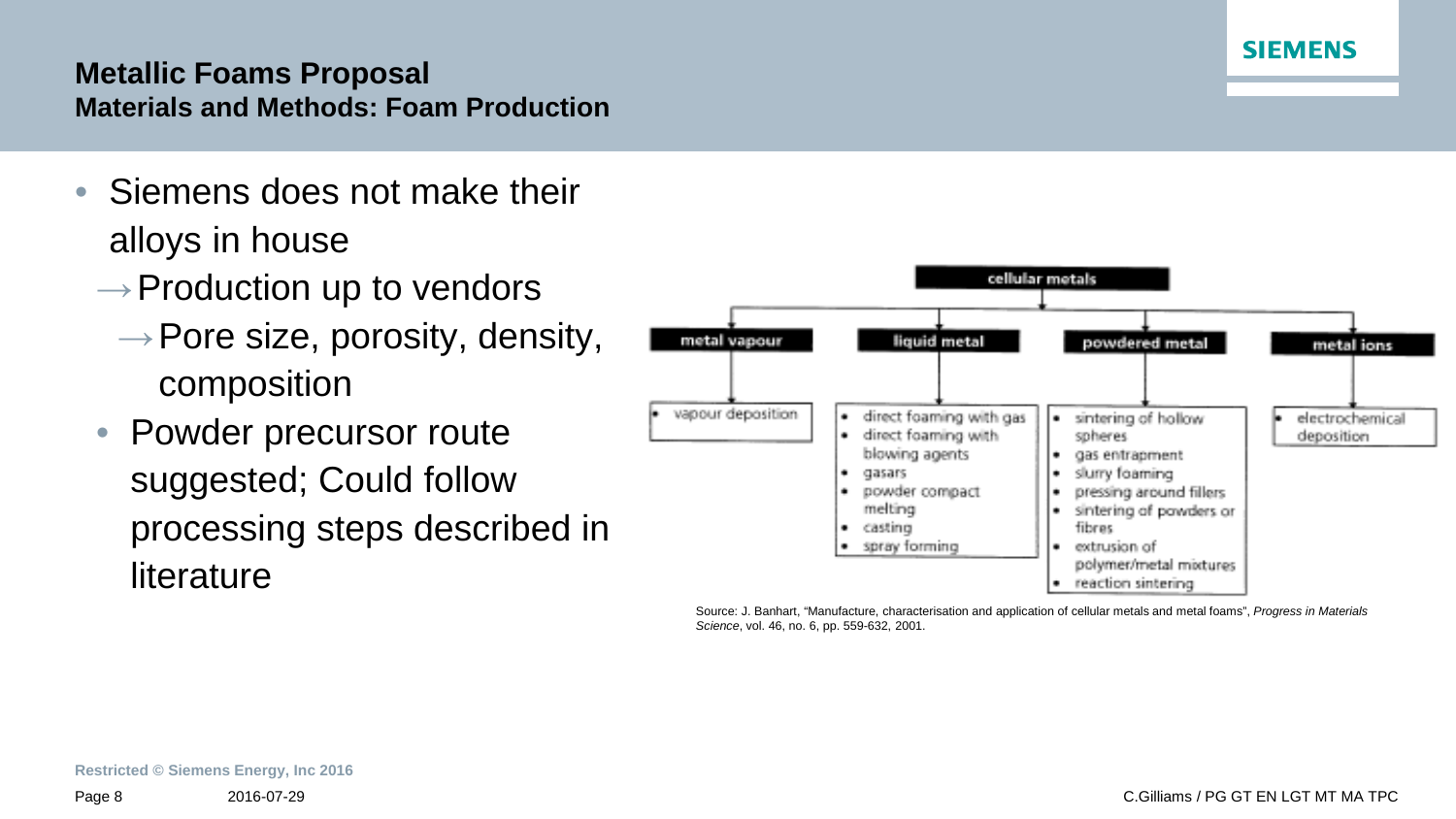#### **Metallic Foams Proposal Materials and Methods: Experimental Design**

- 125 samples of IN625
- Tested at 25°C, 500°C, 800°C, 1100°C
- Heat treatment with physical testing
- Metallography
- Mechanical testing

| Ni   | Cr       | Fe  | Mo      | $Nb (+Ta)$    | $\sim$<br>ັ | Mn   | Si   | D      | ت    | Al   | ÷    | $Co*$ |
|------|----------|-----|---------|---------------|-------------|------|------|--------|------|------|------|-------|
| 58.0 | $20.0 -$ | 5.0 | $8.0 -$ | $3.15 - 4.15$ | 0.1         | 0.50 | 0.50 | 0.01   | 0.01 | 0.40 | 0.40 | 1.0   |
| min  | 23.0     | max | 10.0    |               | max         | max  | max  | ς<br>J | C    | max  | max  | max   |
|      |          |     |         |               |             |      |      | max    | max  |      |      |       |

Composition of IN625. \*if determined

Source: Special Metals. (2013, Aug 13). "INCONEL ® alloy 625" [Online] Available: http://www.specialmetals.com/assets/documents/alloys/inconel/inconelalloy-625.pdf

**SIEMENS**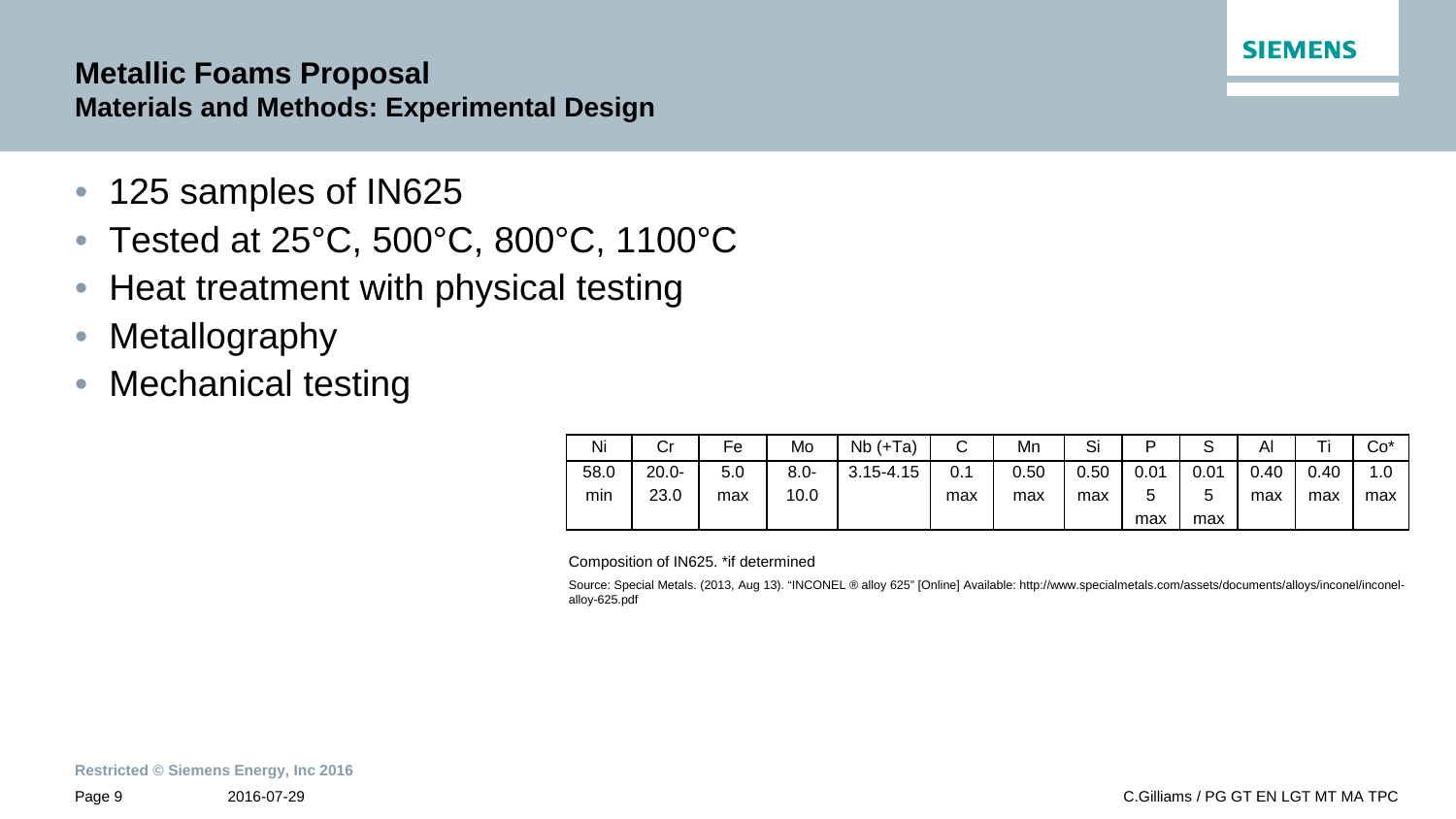### **Metallic Foams Proposal Materials and Methods: Test Matrix**



**Restricted © Siemens Energy, Inc 2016**

**SIEMENS**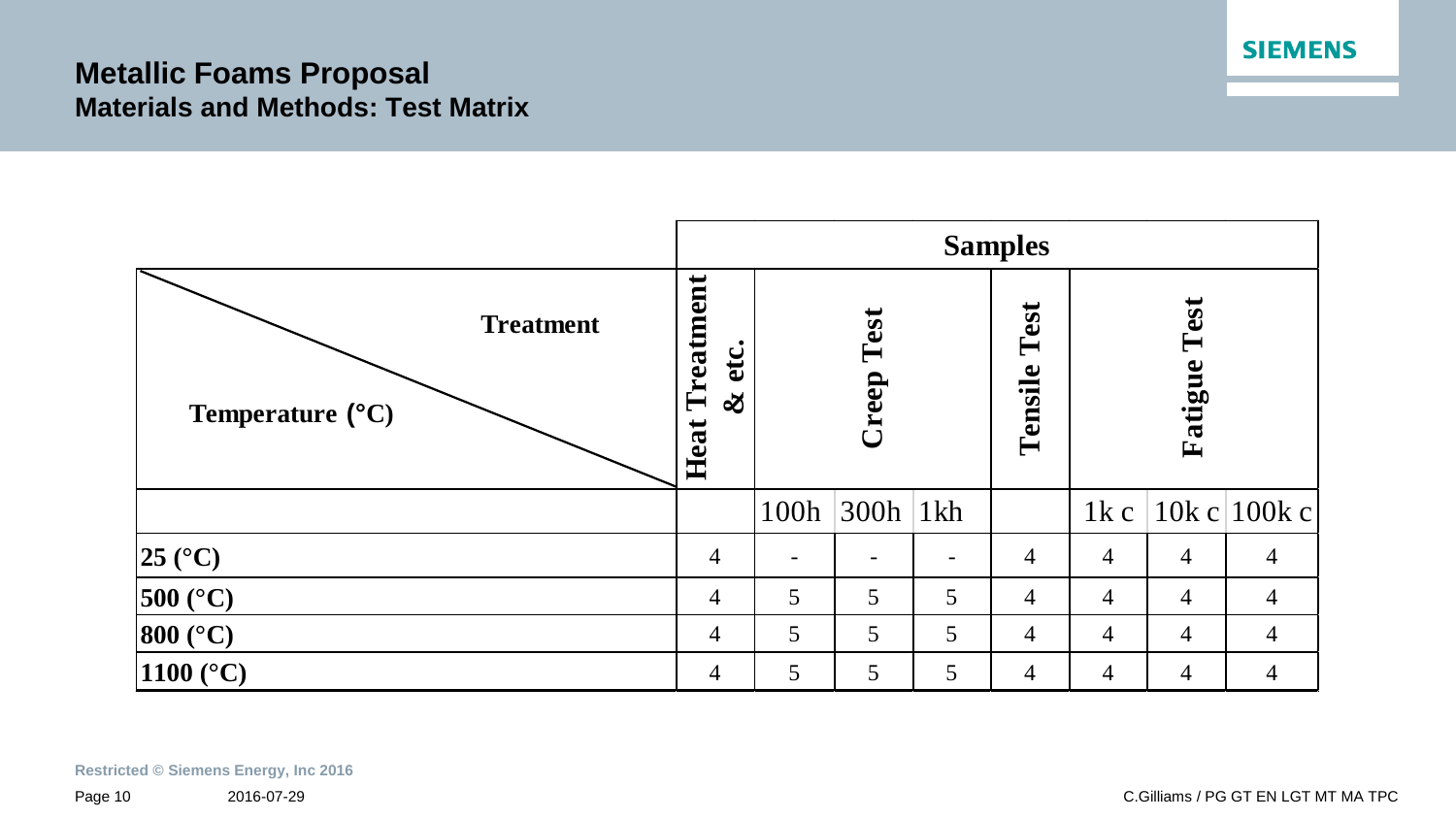

## **Metallic Foams Proposal**

**Materials and Methods: Heat Treatment, Physical Testing, Metallography**

- Samples heat treated at 25°C, 500°C, 800°C, 1100°C. Held for 10hrs
- Density and porosity measurements
- SEM



Source: S. Floreen, G. Fuchs and W. Yang, "The Metallurgy of Alloy 625", *Floreen, S., Fuchs, G. E., & Yang, W. J. (1994). The metallurgy of alloy 625. Superalloys*, vol. 718, no. 625, pp. 13-37, 1994.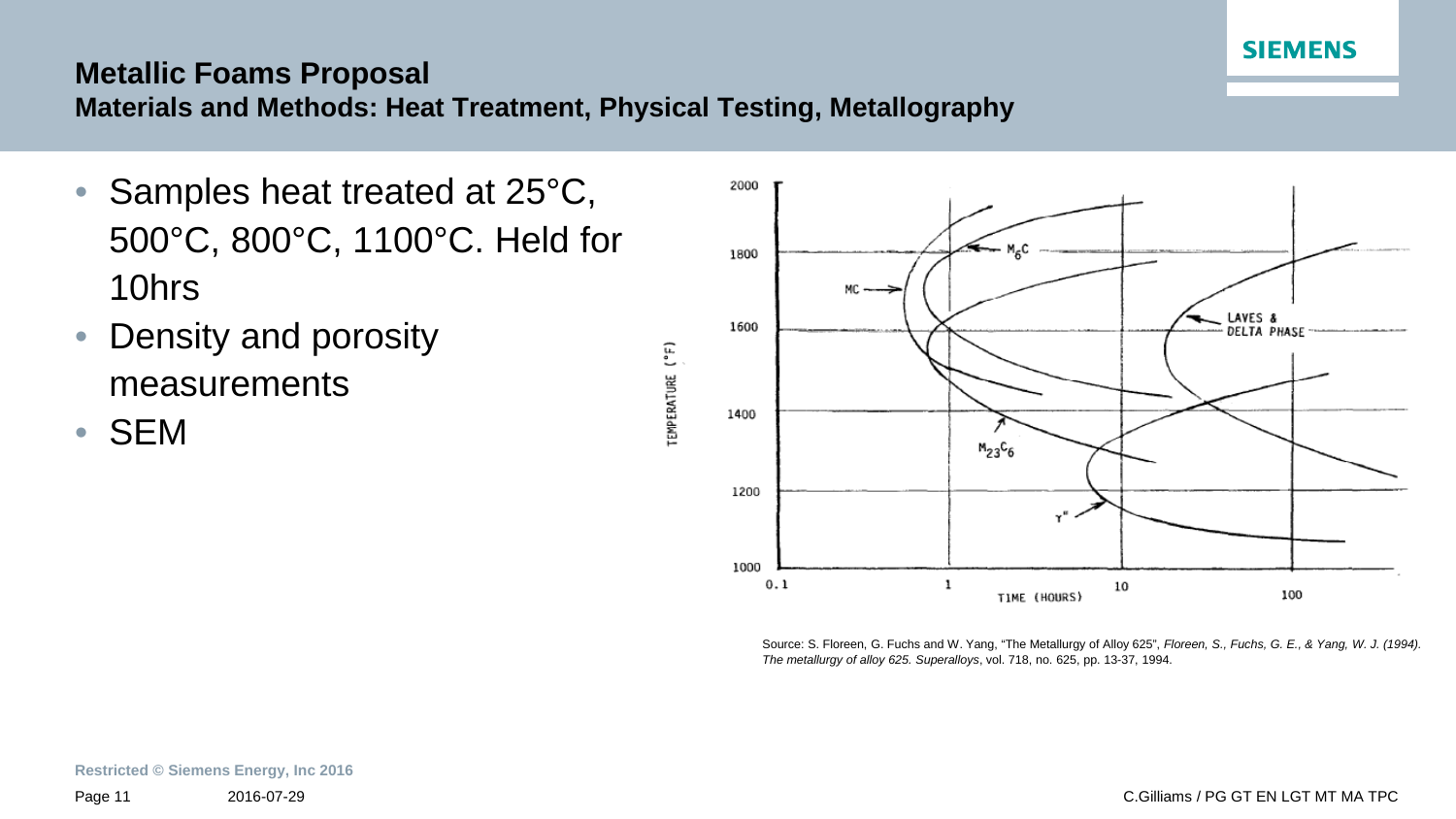#### **Metallic Foams Proposal Materials and Methods: Mechanical Testing**

- All tests run at 500°C, 800°C, 1100°C. Tensile and fatigue also run at 25°C
- Creep for 100, 300, and 1k hours
- Fatigue for 1k, 10k, 100k cycles
- Tensile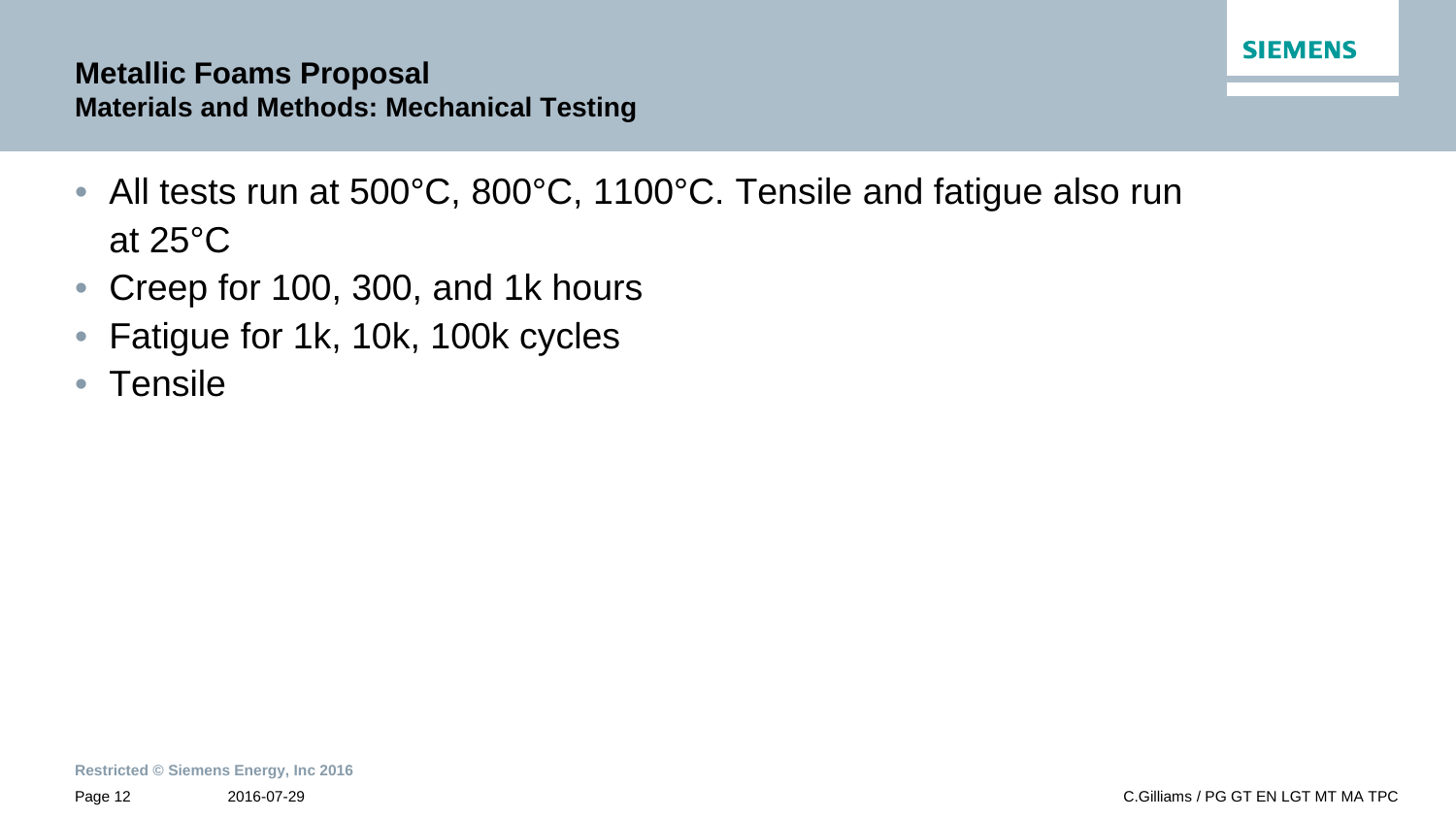### **Metallic Foams Proposal Conclusion**

- Previous studies on metallic foams generally found their properties to be less than their fully dense counterparts
	- Expect foamed IN625 to follow a similar trend
- Could still be implemented in an IGT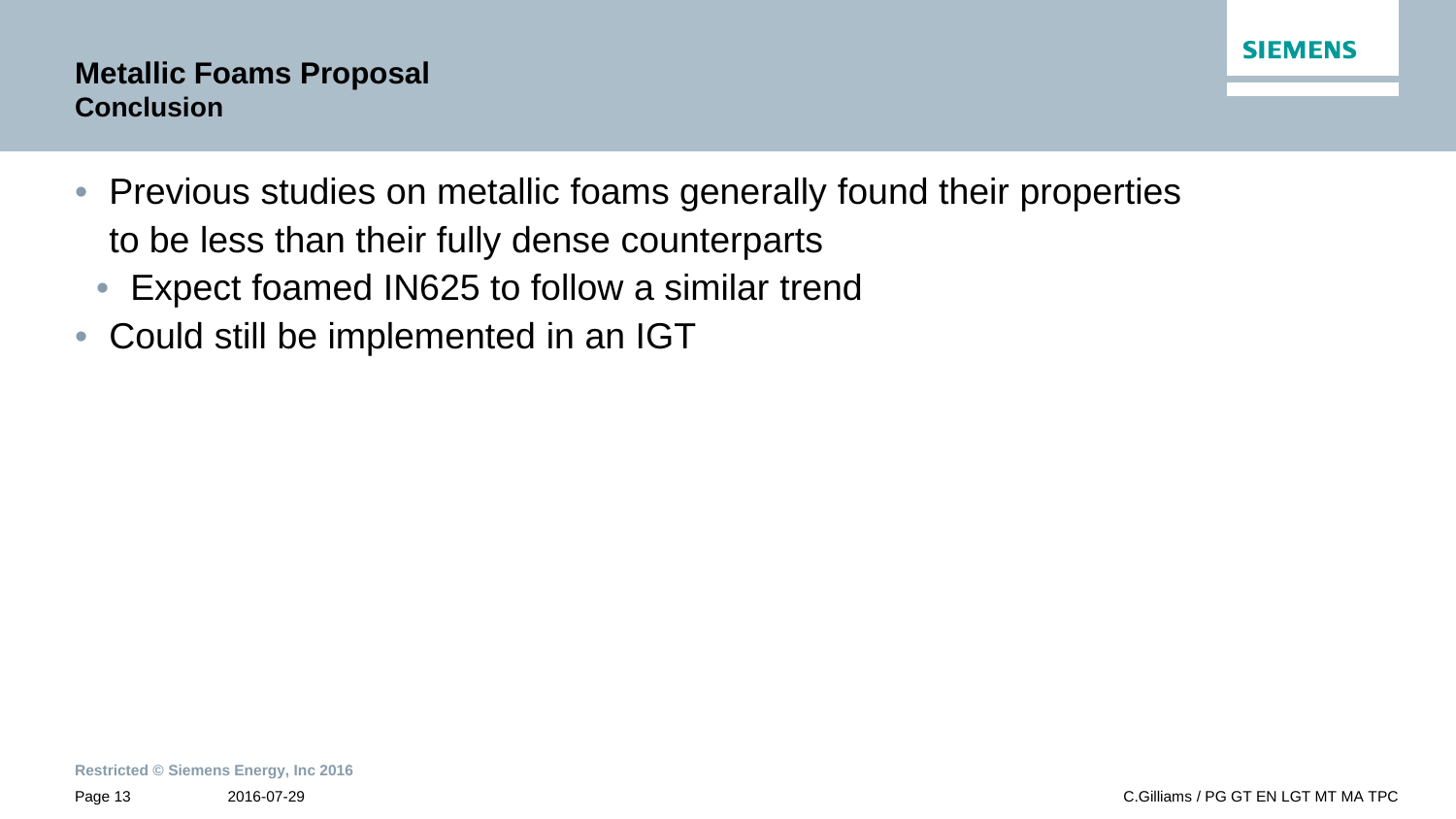## **Highlights and Reflections**

**Highlights** 

- Tours
- Getting to know everyone
- After lunch walks

**Reflections** 

- Live closer
- More consistent work flow
- Interactions with other interns